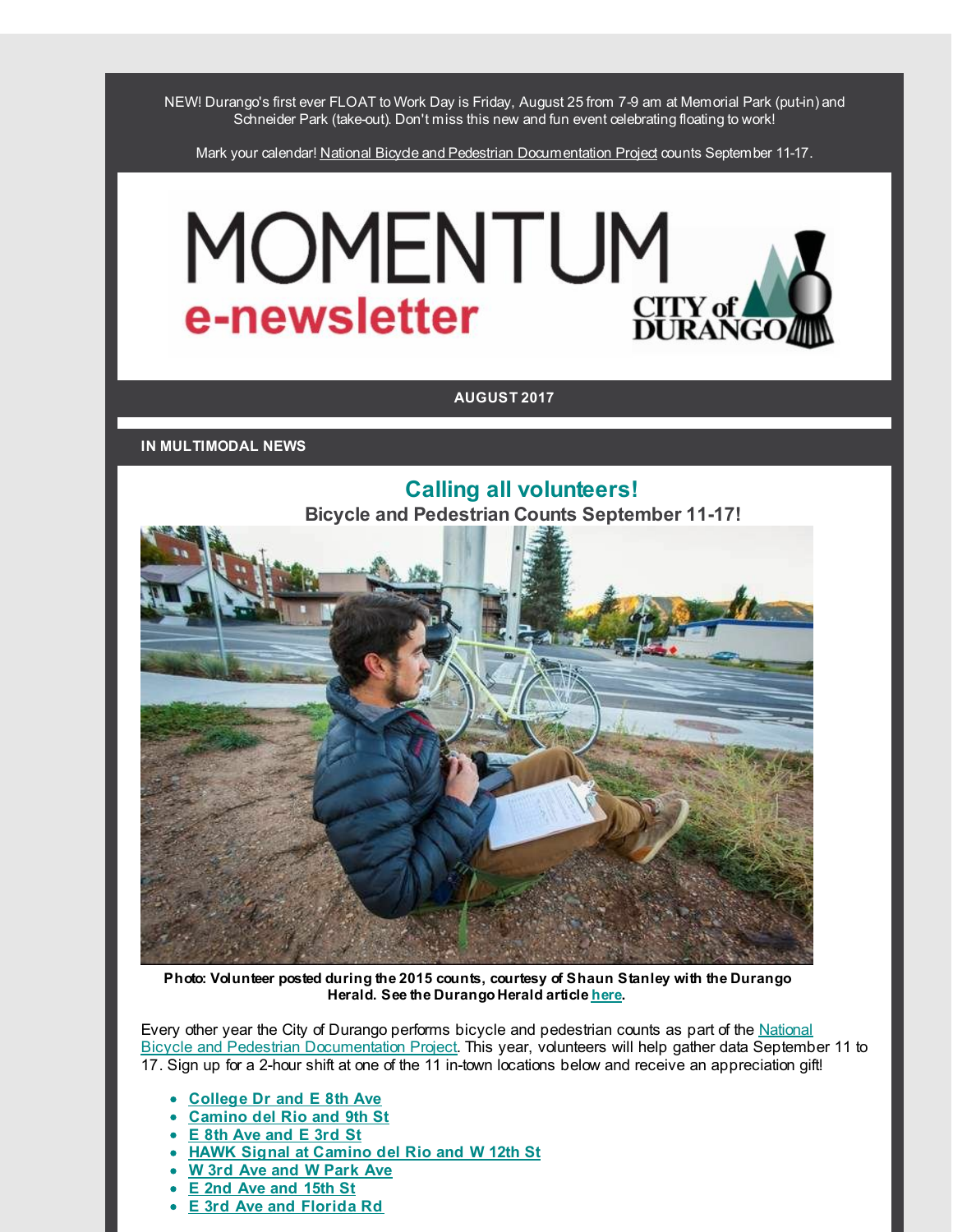- **Main Ave at [Junction](http://r20.rs6.net/tn.jsp?f=001ikjyCpTtk0KxFp7hbguwjjI6dJJY_vx9jaxlnWk_19EdjHugFv0WZNDsopSPenSa_VxzwgElN2XrFSu-lxsXdVOT9dM1LH5xwKH_qk7Qx2WA5vCkN0Qy7f1bctkixi0ySwIWdbGVAm74hKLAfG4p_Q8ibayx0lqBPA9mZBoiOUhiDkMpeus1jw==&c=&ch=) Creek Bridge (south of Durango High School)**  $\bullet$
- **Main Ave and [32nd](http://r20.rs6.net/tn.jsp?f=001ikjyCpTtk0KxFp7hbguwjjI6dJJY_vx9jaxlnWk_19EdjHugFv0WZNDsopSPenSaIsMh1jnOvgau0TrSKVLkDf1bsQEWSedPakcISlf6G8p6jEp501YxRsDeT1QR2OyPmXYWshEqPRqspmikwIOUR6dBV-AUmFKjCrmcXQiWZcxAYc2kaJVKgQ==&c=&ch=) St**
- **CR 250 and [Florida](http://r20.rs6.net/tn.jsp?f=001ikjyCpTtk0KxFp7hbguwjjI6dJJY_vx9jaxlnWk_19EdjHugFv0WZNDsopSPenSa9W5hM_ju-MMGaXA1oYeQ-FlmlwBUi3ojtXxDl2DJRZo-wOT-BtG08qAgP-DvCZIpajJQocRo1PBz07hG21AZHSarDPC3JrlDg54Y2hpcAjP5MSwvZiu9yQ==&c=&ch=) Rd**
- **US [Highway](http://r20.rs6.net/tn.jsp?f=001ikjyCpTtk0KxFp7hbguwjjI6dJJY_vx9jaxlnWk_19EdjHugFv0WZNDsopSPenSaojV6I1UmT9CXg0ddd2KhLBBmM1V0xlSEIyyWd18wdT3G1hZap4xCILuXB6UWf2wHSqBDvkMfEH13OZezA6tKU1e3dFeCQ0DFIpTtnfXzdTO2LzWdI7n-fw==&c=&ch=) 160 East and Three Springs Blvd**

Please contact Jennifer Hill at 970-375-4955 or jennifer.hill@durangogov.org with questions.

# **How do multimodal projects help move people?**

### **Implementing first and last mile connections**

When considering the breadth of multimodal transportation options in Durango, connecting people to facilities is at the forefront of thinking to get people where they need to go. To connect people to facilities, the first and last mile [connections](http://r20.rs6.net/tn.jsp?f=001ikjyCpTtk0KxFp7hbguwjjI6dJJY_vx9jaxlnWk_19EdjHugFv0WZPbR4P_S6yPEYBaxX_LtaxJftTRf2teSHth_OuZoCWaH5HE6-udnDsY-OpyPxhNQPTJ0BVlrQKvq1C3F6mvez0ns-jnaotpwBXwfLOX-0T4_CHuxq_KLvBWciZ5vC1H7NYOu5NYBA4lJxXyNIFyw0hEIkSSL-HuRmrismS_aIwrnMx0OUIm0Q50grHDA2U_7nBuz4d1HQXyBav63bhkGMbQcdKVH5irgk_0Fx_bjaDCVoV5FsTfSNNk=&c=&ch=) are the most important leg of the trip. People almost always want to get door to door in the fastest, simplest, and most reliable fashion. In this installment of our **Complete Streets Education Campaign**, we will dive into ways in which the City of Durango [implements](http://r20.rs6.net/tn.jsp?f=001ikjyCpTtk0KxFp7hbguwjjI6dJJY_vx9jaxlnWk_19EdjHugFv0WZCMfK1YQH46LAhZGX243_H-oUKldJX_5xbO4fsPsOSP_ozrbH2WxFCn3GUuAyGJ41202CBXFnXDcBPizh3yuH2A1g1KWCd9cdwNeLuVlbVy5fctAK4l0uci_Ks8z50cNpY2rvcr6V6eV&c=&ch=) first and last mile connections.

**Completion and [implementation](http://r20.rs6.net/tn.jsp?f=001ikjyCpTtk0KxFp7hbguwjjI6dJJY_vx9jaxlnWk_19EdjHugFv0WZFYCRxnOSY2HoTe1PtryZPUkM3tuOg2B4bknSmt6ZEXuj6nB4gBABaUtzzBgFYE4i4Dl9QDWt9PKsI-_UlL6glDrjvIy9efk8UbBykLl6i96VQbbVhJdAYTO0n2AIJhSJT0UwPfXvIk6okdz_ZqGfw4=&c=&ch=) of the prioritized projects in the Multimodal Transportation Plan.** The City's Multimodal Transportation Plan guides the implementation of

projects to move Durango towards an integrated multimodal transportation network. *A measure of achieving this vision is that a middle-school aged child is able to safely and conveniently access transit and bike or walk independently throughout Durango and its environs.* The continuous improvement of first and last mile connections are critical to achieving this vision. **Read [more](http://r20.rs6.net/tn.jsp?f=001ikjyCpTtk0KxFp7hbguwjjI6dJJY_vx9jaxlnWk_19EdjHugFv0WZFYCRxnOSY2HoTe1PtryZPUkM3tuOg2B4bknSmt6ZEXuj6nB4gBABaUtzzBgFYE4i4Dl9QDWt9PKsI-_UlL6glDrjvIy9efk8UbBykLl6i96VQbbVhJdAYTO0n2AIJhSJT0UwPfXvIk6okdz_ZqGfw4=&c=&ch=)**.

### **Innovative Safe Routes to School projects and programs.** Addressing



first and last mile issues with walking and bicycling is a cornerstone of Safe Routes to School infrastructure projects. In addition, encouragement strategies developed through Safe Routes to School funding aim to develop model programs and encourage behavior change research. **Read [more](http://r20.rs6.net/tn.jsp?f=001ikjyCpTtk0KxFp7hbguwjjI6dJJY_vx9jaxlnWk_19EdjHugFv0WZPbR4P_S6yPEXPxZDPRI5v19jRsuQ7D0tIAdZAM8KXMjFsfB6X6UkGIQB5RnYL-5WLrOOJc-rUKKooJy5xby0iyyi0Rkl_VplTD9mn3Y2gDQGNLEm8p6NkktCQnVrZu50Bp4e7OOKNCJg-_dvrEIYL8=&c=&ch=)**.

### **Applying Context Sensitive Design principles to all roadway projects.** Context Sensitive

Design (CSD) refers to roadway standards and [development](http://r20.rs6.net/tn.jsp?f=001ikjyCpTtk0KxFp7hbguwjjI6dJJY_vx9jaxlnWk_19EdjHugFv0WZPbR4P_S6yPEvB-nskYX3EGDArhRddweVtkKCDTt5YM6VunxC6qld146gVn5jxnkNXDbLAB1e1yE62qBWNPF0GAhIjuuapOc6kLWGrqaQYgMqJzvrS0fTgMJzjBXuEuWHoumvhiLxiLPeAX0GqM9W50=&c=&ch=) practices that are flexible and sensitive to community values. CSD allows roadway design decisions to better balance economic, social and environmental objectives. **[Read](http://r20.rs6.net/tn.jsp?f=001ikjyCpTtk0KxFp7hbguwjjI6dJJY_vx9jaxlnWk_19EdjHugFv0WZPbR4P_S6yPEvB-nskYX3EGDArhRddweVtkKCDTt5YM6VunxC6qld146gVn5jxnkNXDbLAB1e1yE62qBWNPF0GAhIjuuapOc6kLWGrqaQYgMqJzvrS0fTgMJzjBXuEuWHoumvhiLxiLPeAX0GqM9W50=&c=&ch=) more**.

# **Durango's First Ever Float to Work Day is August 25!**

Float to Work Day encourages commuting on the Animas River for all river users -- kayakers, rafters, paddle boarders and other floating crafts. To celebrate commuting to work on the water, we will have breakfast stations set up with FREE breakfast goodies, coffee and tea at Memorial Park and Schneider Park.

For the safety of river commuters, we

ask that you please enter the river at the

29th Street designated put-in at

Memorial Park and exit the river at the

9th Street take-out at Schneider Park.

The City will be closely monitoring the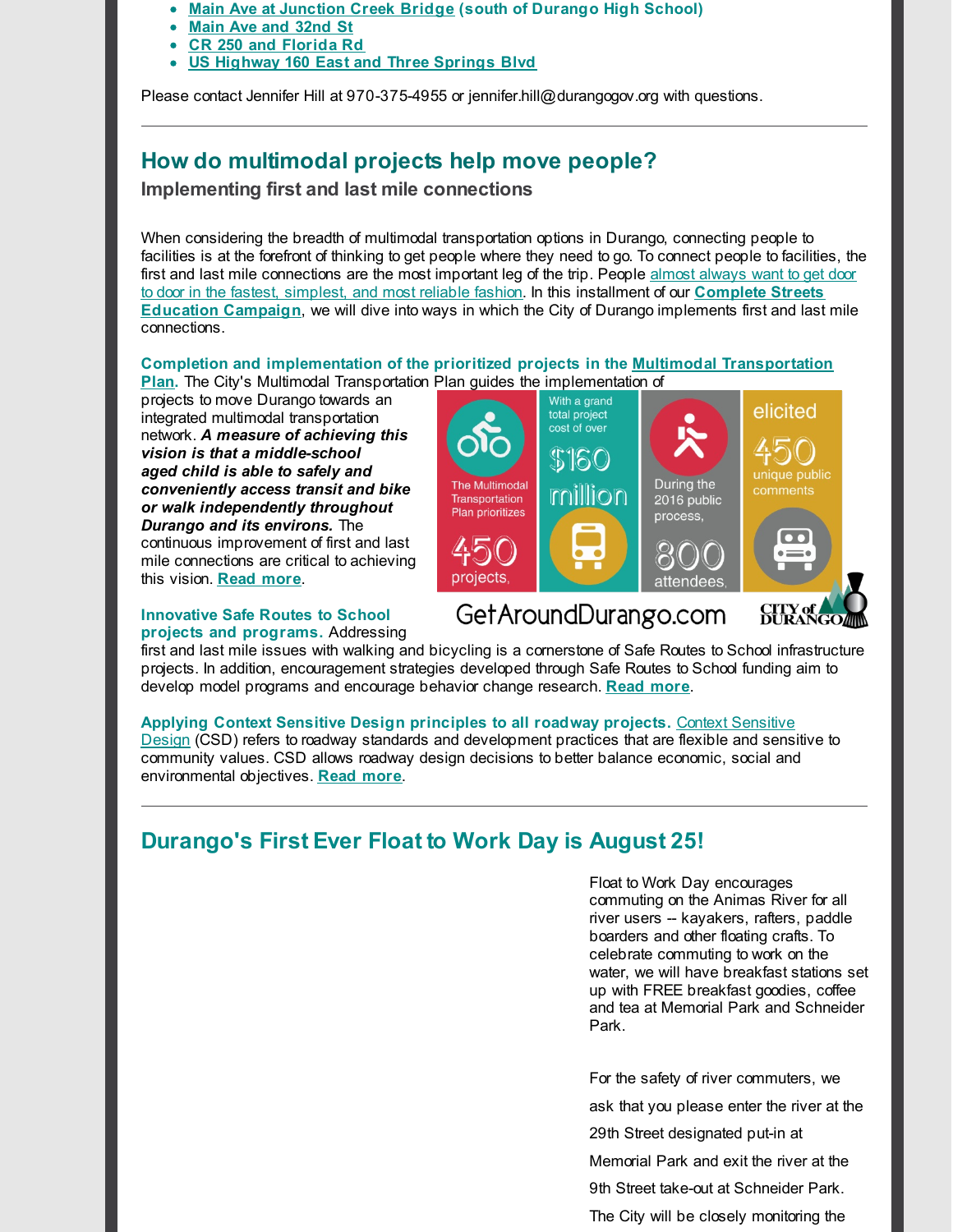river to ensure Friday, August 25 will be safe for floating to work (preferably the river will be at less than 500 CFS on the event day). **Please view the Animas River Floating Information Brochure [here](http://r20.rs6.net/tn.jsp?f=001ikjyCpTtk0KxFp7hbguwjjI6dJJY_vx9jaxlnWk_19EdjHugFv0WZNDsopSPenSaCRP0Q9mRX-3EbgFj35u9SX_AriyoZrUbD1sxh0zKZwAQ3YhSVakeVetdL5nuC5rDMM1P39wR6UQc79A22tl9r4WTejyG6U5RPJqjzMmwibaExQNqfPiKub9QrBjU50Nsmg-x1A2gOkc=&c=&ch=).**

*The City highly encourages the use of personal floatation devices (PFDs) and helmets on the Animas River. If you do not have a PFD or helmet, please consider a rental from one of our many local river sports companies.*

In the spirit of clean commuting, please leave your car at home if possible. Durango Transit is offering free ride tokens for all Float to Work Day participants, and a bus to pick up

participants at the Schneider Park take-out to shuttle back to Memorial Park. We encourage walking, biking, busing and carpooling to get to Memorial Park.

**CITY of** 

Please contact Jennifer Hill at 970-375-4955 or jennifer.hill@durangogov.org with questions.

### **2017 Commuter of the Year**

**Beth Lueck walks to work along the Animas**

**River Trail every day of the year.**

Beth says: "I walk because I like it! I walk on the Animas River Trail so it's a nice commute. Instead of sitting in traffic, my commute is walking by the river for 1/2 mile. For me, it's not just about clean commuting. Driving seems more difficult to me, plus I do not like to drive. I've always lived close to downtown and worked downtown, so I feel like walking to work is a no-brainer. I walk to work every day of the year - including walking home for my lunch break and back to work."

**Our Commuter of the Year was chosen by nomination, then drawn through a raffle at this year's Love Your Commute Celebration on July 13 at Ska Brewing.**

**If you or someone you know would make a great nominee for the 2018 Commuter of the Year, please email your nomination to getarounddurango@durangogov.org.**

### **IN TRANSIT NEWS**

# **Upcoming Free Transit Days**



AUGUST 25, 7-9 AM **PUT-IN @ MEMORIAL PARK TAKE-OUT @ SCHNEIDER PARK** GetAroundDurango.com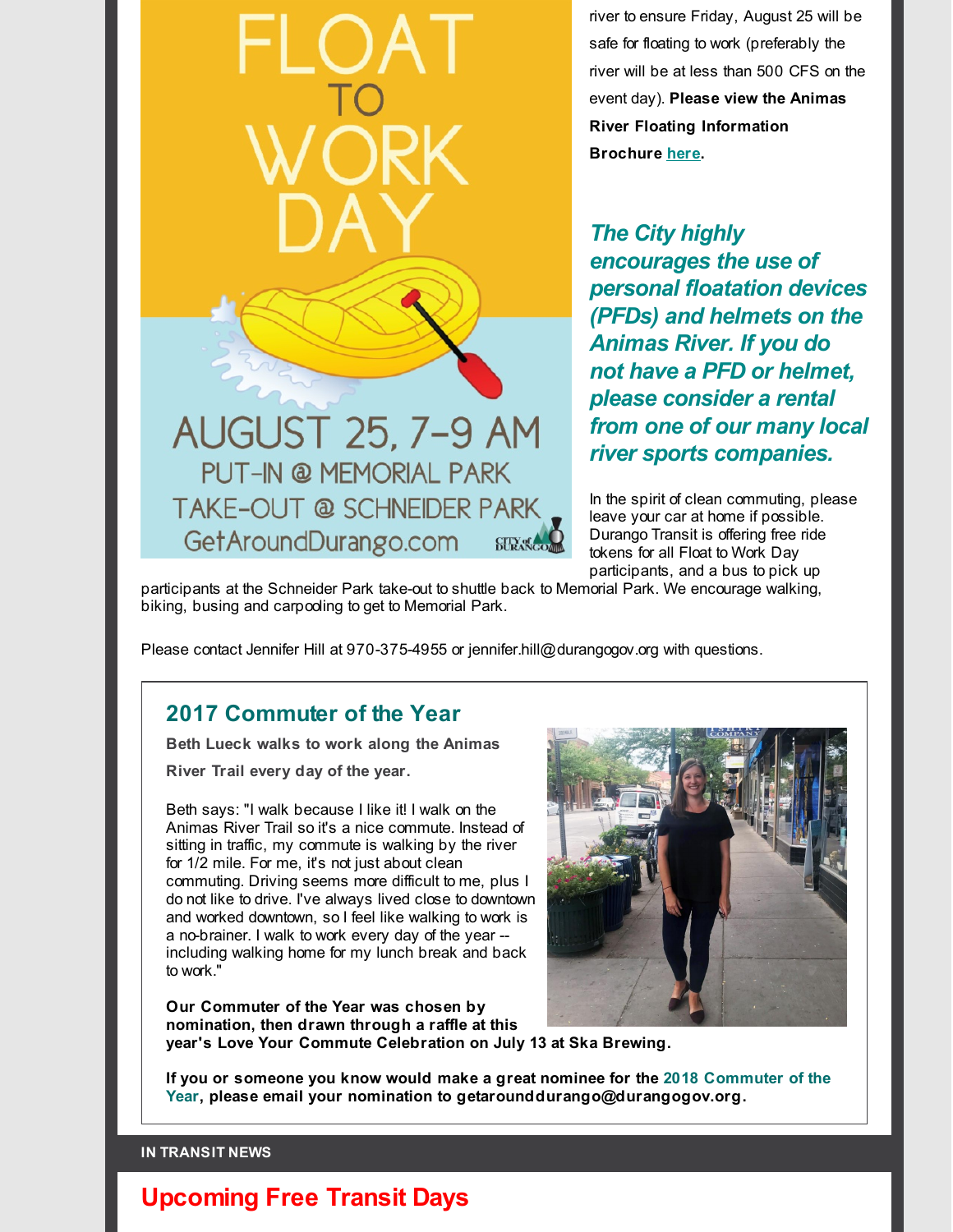**On Free Transit Days, ride Durango Transit for FREE all day long thanks to our sponsors!**





**Saturday, August 26: San Juan [Brewfest](http://r20.rs6.net/tn.jsp?f=001ikjyCpTtk0KxFp7hbguwjjI6dJJY_vx9jaxlnWk_19EdjHugFv0WZPbR4P_S6yPE6d0mPEigy6RF_xcRVyLMU9S5CS1SFNgKMmnJFZNid0IOO7HV0oGiOwXSxpqKrf1kCf3l-Y_gnC1E1RFPGiUsWVZ5C_uIRaAqUSKuJWuFswtb4lMec5wpBg==&c=&ch=), benefiting [United](http://r20.rs6.net/tn.jsp?f=001ikjyCpTtk0KxFp7hbguwjjI6dJJY_vx9jaxlnWk_19EdjHugFv0WZPbR4P_S6yPEIUKpmKZPyX3r1twWZd45F_FWocvyvvwgE1VQPe08Bdi6vrbLYgzCeh8ai6PCmuFsHpJK6mbEpO2jW4fqsfSPffXDoE3T2XS74LgxTh_LRX75_85CRVyY9w==&c=&ch=) Way of Southwest [Colorado](http://r20.rs6.net/tn.jsp?f=001ikjyCpTtk0KxFp7hbguwjjI6dJJY_vx9jaxlnWk_19EdjHugFv0WZPbR4P_S6yPEIUKpmKZPyX3r1twWZd45F_FWocvyvvwgE1VQPe08Bdi6vrbLYgzCeh8ai6PCmuFsHpJK6mbEpO2jW4fqsfSPffXDoE3T2XS74LgxTh_LRX75_85CRVyY9w==&c=&ch=).** Take the bus for free to and from the Brewfest!

### **Tuesday, August 29: United [Methodist](http://r20.rs6.net/tn.jsp?f=001ikjyCpTtk0KxFp7hbguwjjI6dJJY_vx9jaxlnWk_19EdjHugFv0WZKgtHsBQgnyOIPpsPcHoiiitZoXVChd3FAYNx0OFHGi0T2W1dotwk8D_lAfTDpNROhzH_vjgJBD7s9iMFs3n-webXz0owp4yvHCBFjTNAtY7ZG5TR4_gywXRpL6oIv_VGwEmkcmGRwLYhaBmEhCSlyQFEz3ZRmBIyX_5WQmuJrc1jakwpLGggrY=&c=&ch=) Thrift Shop**

### **See the [Rider's](http://r20.rs6.net/tn.jsp?f=001ikjyCpTtk0KxFp7hbguwjjI6dJJY_vx9jaxlnWk_19EdjHugFv0WZC3Fo-8DsxuuUXytNNRACdpc1JYecCyNjfSSfahZe4FKaQQhYQ24GRK6QViqJlOBG2lUwr38qf-L6q4I8B7EYkc2WNr9blzePcK2QUzWx6qnCkvfJvKanReXwiHSJTUqInEujU_HSKSuj9zd2UYxoAj53M5feBDfTPAEwiJC0vlDElvzuqH_WVz73zOM1wDVd67T-E4FFMGc&c=&ch=) Guide here!**

Free Transit Day Sponsorship provides an excellent opportunity for your business to give back to the community.

By sponsoring a Free Transit Day, your business will provide fare-free transit service to the public, which is also a great advertising tool for your business.

 $\_$  ,  $\_$  ,  $\_$  ,  $\_$  ,  $\_$  ,  $\_$  ,  $\_$  ,  $\_$  ,  $\_$  ,  $\_$  ,  $\_$  ,  $\_$  ,  $\_$  ,  $\_$  ,  $\_$  ,  $\_$  ,  $\_$  ,  $\_$  ,  $\_$  ,  $\_$  ,  $\_$  ,  $\_$  ,  $\_$  ,  $\_$  ,  $\_$  ,  $\_$  ,  $\_$  ,  $\_$  ,  $\_$  ,  $\_$  ,  $\_$  ,  $\_$  ,  $\_$  ,  $\_$  ,  $\_$  ,  $\_$  ,  $\_$  ,

For information on sponsoring a Free Transit Day, call 970-375-4945 or [click](http://r20.rs6.net/tn.jsp?f=001ikjyCpTtk0KxFp7hbguwjjI6dJJY_vx9jaxlnWk_19EdjHugFv0WZGhq3L0Jg-4UT12zlfgp1TA4DSsZL24-aiHp2gE0-P_8SeIUdDq59YewFlgenOZD8LdSdfOvlG1lntlavlKJhTZsI0hvaGapVgtPlalFQn32XMORw4Z4ZxVVBqFT89OFh4bEFzrvLueN7_OU2GPX85EClaBLHpPHEw==&c=&ch=) here.

# **Durango Transit Route Changes**

**EFFECTIVE AUGUST 1, 2017**

### **ROUTE 3 WAL-MART/MERCY**

On the way to Wal-Mart from the Transit Center, the bus will now turn on 2nd Street rather than on 3rd Street. On the way to Mercy Regional Medical Center, the bus will use Wilson Gulch Road. Returning to town from Mercy, the bus will use the highway. The bus is not able to use the stop on the highway. You can catch the bus across from CR 233.

### **ROUTE 4 CRESTVIEW/160 WEST**

The Route 4 bus will no longer go through Rite-Aid or by Buckley Park. The bus stop for Tamarin Square is now located on East 2nd Avenue by the Supernova Furniture Store.

# **Commuter of the Month**



Mollie Hanson is the August Commuter of the Month. Mollie says: "I love the Opportunity Bus, it gets me everywhere I want to go! I like getting around town on the bus and hanging out with Vinny (Vincent LaDue, pictured with Molly). We like to go play games at the library, then come downtown to walk around. The bus gets us out of the summer heat and is nice with air conditioning. I moved here from Fort Collins 4 months ago and I feel at home on the Opportunity Bus!" **If you or someone you know would make a great Commuter of the Month, please email your nomination to**

**getarounddurango@durangogov.org.**

### **IN PARKING NEWS**

### **FREE City Parking**

**Did you know that you can park in the for City Permit Parking Lots after**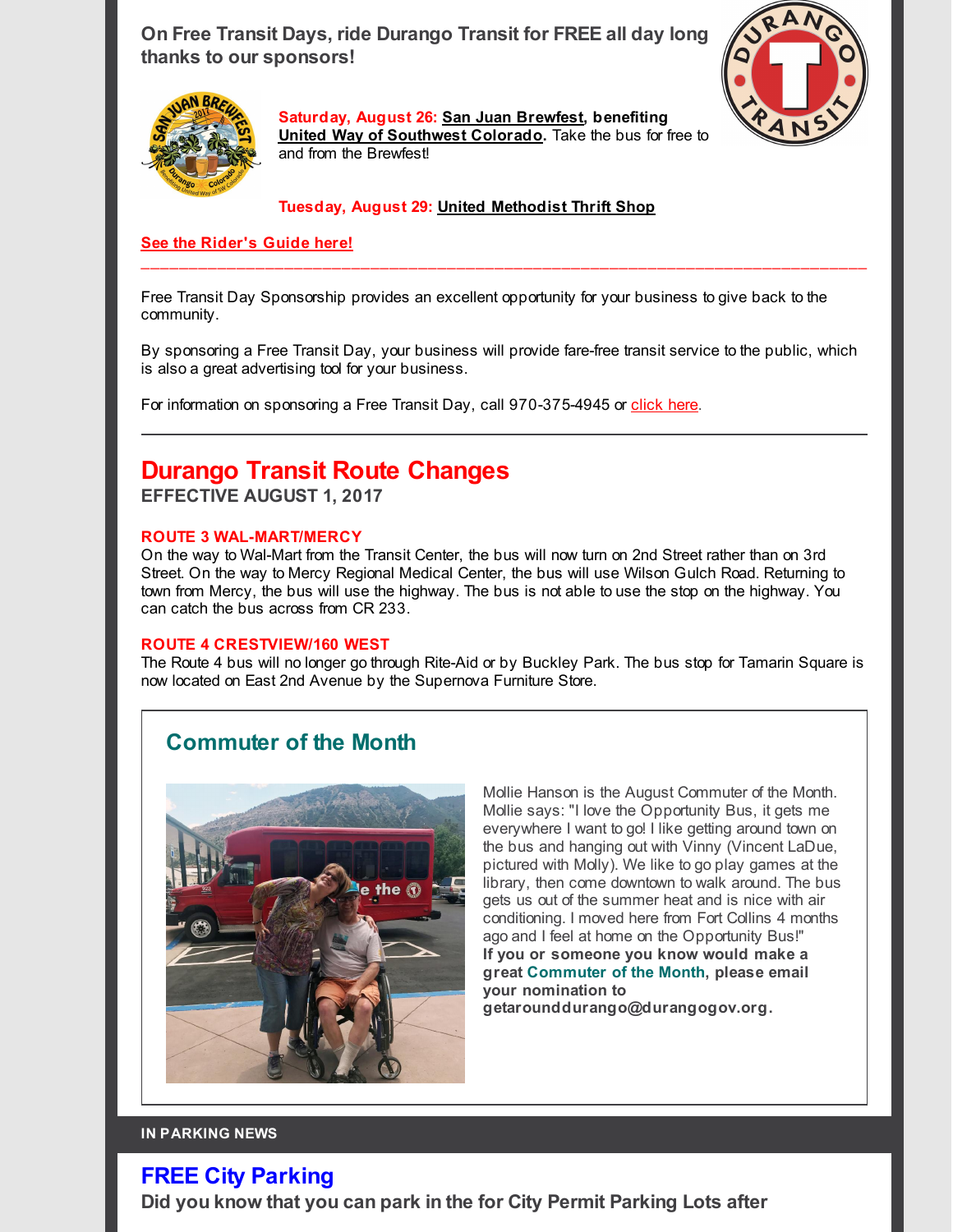### **5 pm on weekdays and all weekends and holidays for free?**



The permit requirement for City lots is only from 8 am to 5 pm on weekdays. If you want to go downtown for the evening, using a City lot after 5 pm is a great choice. If you have a bit too much to drink, you can leave your vehicle overnight without risking a 2-5 am ticket on the downtown streets. This does not apply to the lots by City Hall, where you need to be gone from the lot by 7 am.

There are three lots on East 2nd Avenue all on the east side of the road; one at the north end of the 600 block, one mid 700 block and one mid 800 block. We encourage everyone to use these after five so they don't have to feed the meter until 6 pm and because they almost always have empty spaces, so you don't have to drive around looking for an empty meter.

If you have questions about parking, please call us at 970-375-4960 or stop any of our Parking Ambassadors on the street to ask questions.

For additional information on Durango's parking laws, please see the [Municipal](http://r20.rs6.net/tn.jsp?f=001ikjyCpTtk0KxFp7hbguwjjI6dJJY_vx9jaxlnWk_19EdjHugFv0WZCRnjJgJUQZeIJ3rfHYYfguti3zO5dd02jWXU8yQ1zogAAxpVSLiMv56oswYeOaTGxmpKFRlwl0jHnIZTsnYSabmg09HynetsRRP24OE_vzwEFreBmL1HGefcDG1GW1_O0neJNSELcEbT8cuYy_1uiSh-2B79NCbDRfLLHKSmJptG8CrKkZzmEbiUoD8e9_iYUQN4Y_QPO8-jSuJkzkfdNswQjd3w_soQw0wvTaHXG5T&c=&ch=) Parking Code.

### **IN SUSTAINABILITY NEWS**

# **Did you know residential energy usage accounts for ~18% of all energy-related GHGs in La Plata County?**

**There are many easy ways to reduce household energy use and save money: turning off electronics at night, installing insulation and switching to LED lights.**

A recent, much [publicized](http://r20.rs6.net/tn.jsp?f=001ikjyCpTtk0KxFp7hbguwjjI6dJJY_vx9jaxlnWk_19EdjHugFv0WZPbR4P_S6yPErVkpLT6AiGpvfFKPdqy43swHGMTxno4vj9r9ooNO37b_3D6CaNMsUM_kdzcXJxRbd6pl6sGqnJEUSF3Finu_GtyXUdyyIPj_EV-slx659P0BNy9RhwPdia9ZzOmssFQBPJi28U0HBknZzO_m1Iyv9Xunz8r6EvWeubmc11hxsFvEOt0PBOHOH2sIAfsi5F2FMaMuvliO2KV7ITk1CtQbDq_an_hmO1jX&c=&ch=), [study](http://r20.rs6.net/tn.jsp?f=001ikjyCpTtk0KxFp7hbguwjjI6dJJY_vx9jaxlnWk_19EdjHugFv0WZPbR4P_S6yPEb0nA2pPwRSjz06GhMLtABbaLmb7jJbQSUFunpGU52oozy0PFTN_sL0FG_9xFc1DkBOpN5RLDqYlMVaNySaH6pI4uW77XhUEsRwCwzh6xowFBKlARF8o3BD0vFznKErHB2GlAHzbAqja9Ik5K94oZN0Y0P5OYiLCh2MkGseBbfOQ=&c=&ch=) by researchers at Lund University in Sweden, however, suggests that the individual actions with the greatest potential to reduce greenhouse gas emissions in developed countries may not be directly related to our consumption of energy at home. Other than having fewer children, the study concludes that living car free, avoiding airplane travel and eating a plant-based diet are the highest impact actions.

While these might seem extreme, it is perfectly possible to significantly reduce the climate change impact of your household just by shifting towards these behaviors - by choosing the bus or your bike over your car on the commute to work, taking a stay-cation to explore closer to home or cutting down meat consumption to just a couple of times per week. As a bonus, these actions will also save you money AND benefit your health and our local economy!

Of course, there is still value in reducing energy use wherever possible and while an estimated [63%](http://r20.rs6.net/tn.jsp?f=001ikjyCpTtk0KxFp7hbguwjjI6dJJY_vx9jaxlnWk_19EdjHugFv0WZPbR4P_S6yPE7lt14Dpf7U_OaLH7CQB5PwzFSkHUSnpCxTwe3nHRCH8sQ2fySj3ekVmBRvzRp5PYJwZz0DzgL_EMx0JmzMhvzH135PpvtqepbhM5bxRAwqSkjcvtN08Nwpq4s6SYvXKQIKCuPagkqt3YnKDp2hnCSOA1yd0hACT4TsCsIKSG1RvBv7cPAmUFeQ==&c=&ch=) of La Plata County residents state that they are worried about Climate Change, knowing which actions to prioritize can be difficult.



Luckily, there are a number of free online tools which you can use to calculate and track your household greenhouse gas emissions. Both the [CoolClimate](http://r20.rs6.net/tn.jsp?f=001ikjyCpTtk0KxFp7hbguwjjI6dJJY_vx9jaxlnWk_19EdjHugFv0WZPbR4P_S6yPEXS4zTev0EWRjtN2WeCtRgKCaLjqTNBPCVFvULw-5U-rWIdSij1pPVuZcklOoNdPpXCfU24g92t02KK0VyosE5hj277SAHT5gb9KH0MmZL2iThhRXCUQcQLroTmQXA7AbJF_PkgJb8OQ=&c=&ch=) Calculator developed by the University of California, Berkeley, and the **EPA's Carbon** Footprint [Calculator,](http://r20.rs6.net/tn.jsp?f=001ikjyCpTtk0KxFp7hbguwjjI6dJJY_vx9jaxlnWk_19EdjHugFv0WZPbR4P_S6yPE3pE2TQGjWvIdxtQW3KTzAKqA3IiDoPrR84I5S2IykMqKUAtQOxXwPOuP0_hCroHGjt1BdUVFdmSX_Tsd-xmhH64ev5rRV7vKSzrlWnsxr2LD49lO7w929DhDKawW03M5ut2IqxNypdN543CHlwctfQ==&c=&ch=) will estimate your carbon footprint and allow you to 'pledge' actions to reduce your emissions.

For additional information, please contact Imogen Ainsworth at 970-375-5061 or imogen.ainsworth@durangogov.org

### **WHAT WE ARE READING**

**More than just a pretty trunk: how street trees enhance [Complete](http://r20.rs6.net/tn.jsp?f=001ikjyCpTtk0KxFp7hbguwjjI6dJJY_vx9jaxlnWk_19EdjHugFv0WZPbR4P_S6yPEbXMAyNRUwtfYFEJ4Mlk4KBx_dG2m32DGr4fhX40fC4Y-2zvAPioxWoc6UJS3ID08qHsiaxI76xJElNHzY9ZqFYeSAmcqJ-sZXdEiC6pGgcldXx5jF7_sWN-qmNXxpFQ4njXZ03dqV3JC9IcD6w2CiWeNjjnOgw71ORNM4rUbHb7VEDUQEJbEuBscgpLOTik2YpoodcGggxO2pWjaZ8KJAbIktI27IJPTI9wZwLztzg5Z9ocOO9rSk9knggfWbMk9&c=&ch=) Streets.** Roads and sidewalks